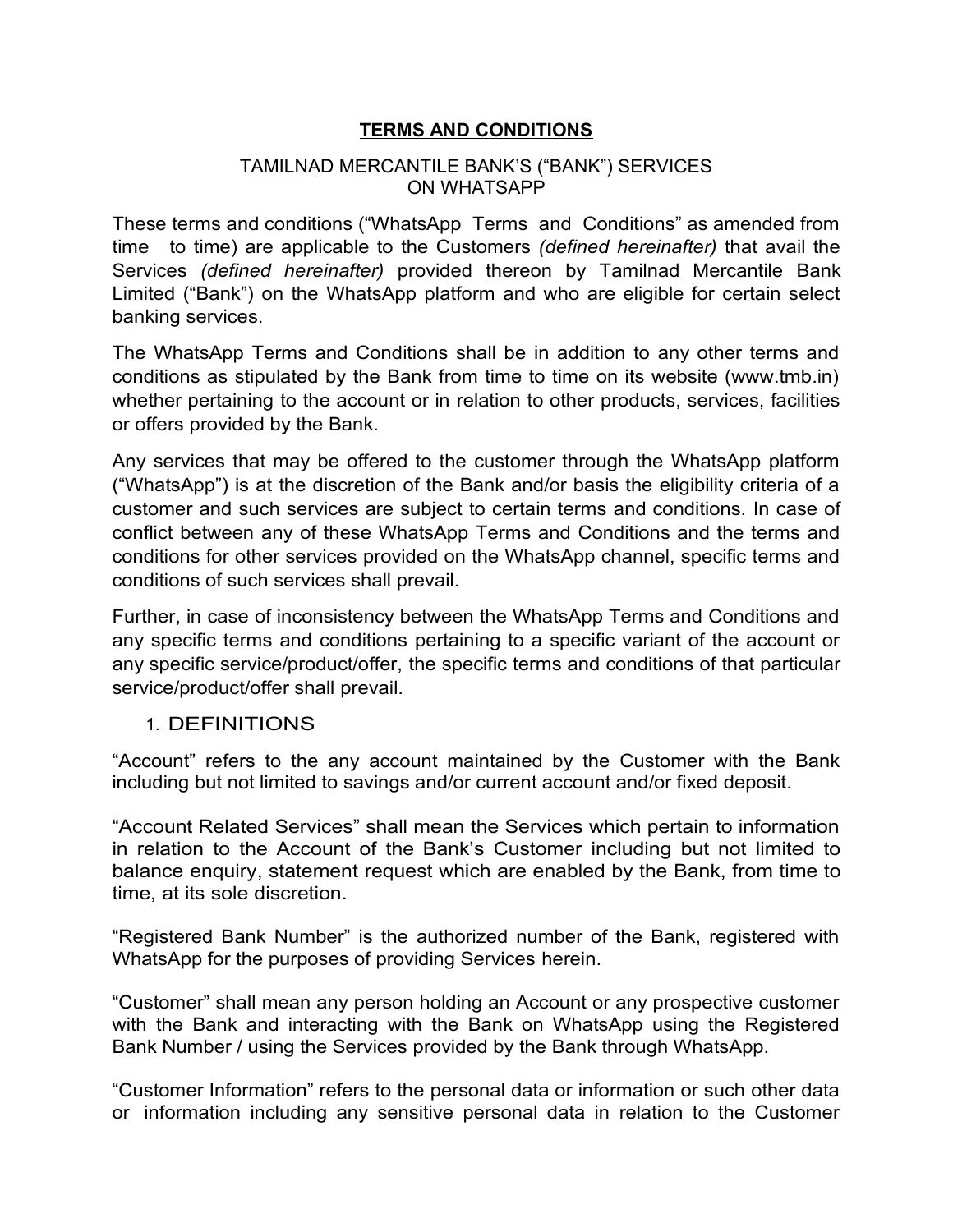such as information in relation to the account balance of the Customer, shared by the Customer or provided to the Customer by the Bank or collected or obtained from the Customer or from WhatsApp or from any such source in the course of the Customer availing the Services hereunder.

"Registered Customer Number" is the mobile number which the Customer has registered with the Bank.

"Device" means a computer, laptop, mobile phone, tablet or any other similar device that enables the Customer to access WhatsApp and use the Services.

"One Way Communication" shall mean the service provided by the Bank to the Customer on WhatsApp where the Bank sends its Customer one-way messages through its Registered Bank Number in the nature of information, alerts, updates, transaction alerts in relation to the Customer's Account and such other communications as the Bank may enable from time to time, at its discretion.

"Privacy Policy/Privacy Commitment" shall have the meaning as ascribed on the Website;

"Service(s)" shall mean the One Way Communication and Two Way Communication services provided by the Bank by itself or through any of its service providers, to a Customer on WhatsApp.

"Two Way Communication" shall mean the service provided by the Bank to the Customers on WhatsApp where the Customer can communicate with the Bank by sending it messages in the form of making requests, seeking information, asking queries etc. on the Registered Bank Number and where the Bank responds to such messages. However, this service and the Bank's responses shall be limited only to such queries, information, requests etc. as may be determined by the Bank from time to time, at its sole discretion.

"WhatsApp" is the application provided by WhatsApp Inc. 1601 Willow Road, Menlo Park, California 94025.

### 2. INTERPRETATION

(i) All references to singular include plural and vice versa and the word "includes" should be construed as "without limitation".

(ii) Words importing any gender include the other gender. 'We/us' refers to Bank/Bank and 'You/yours' refer to the customer using the WhatsApp facility.

(iii) Reference to any statute, ordinance or other law includes all regulations and other instruments and all consolidations, amendments, re-enactments or replacements for the time being in force.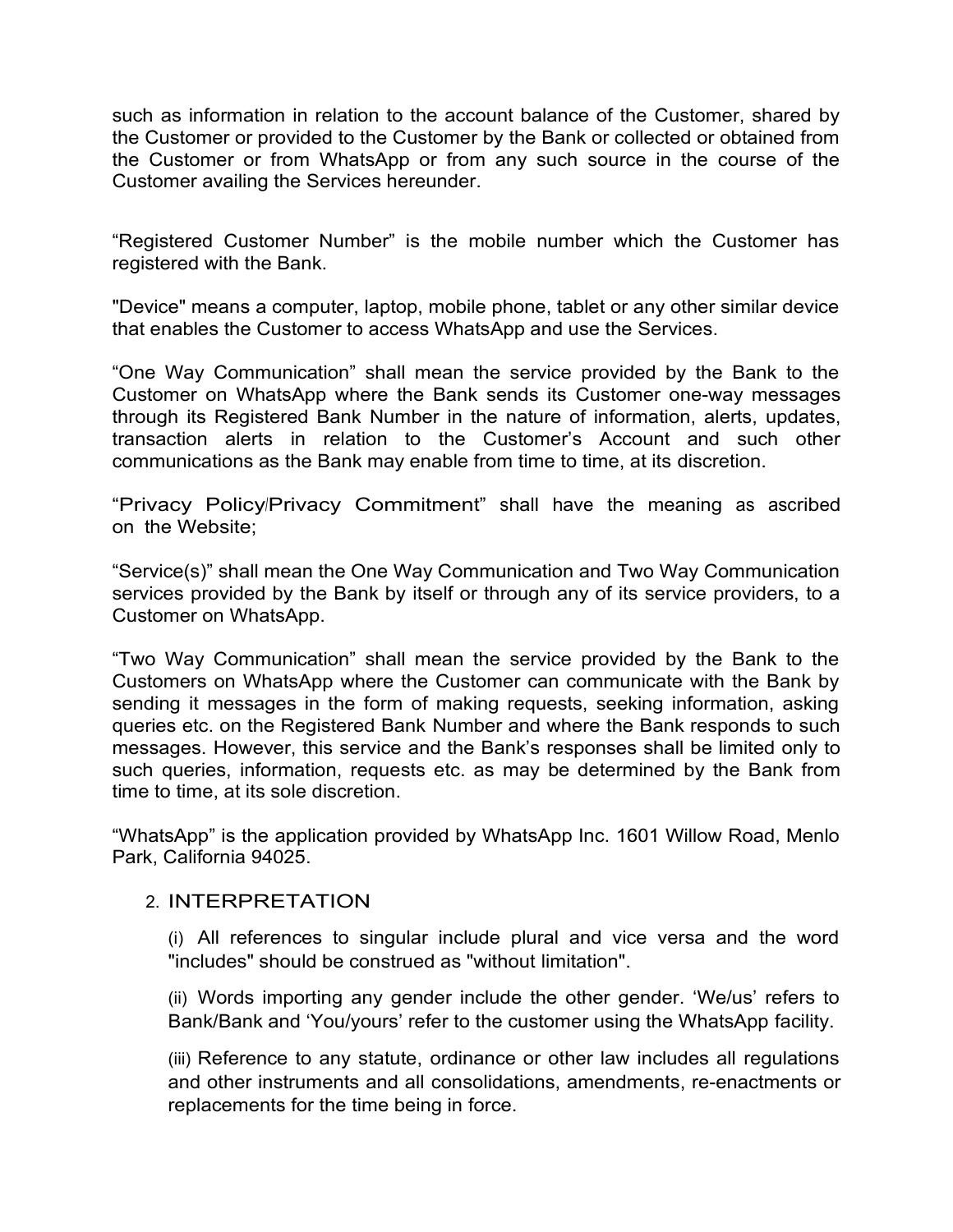(iv) All headings, bold typing and italics (if any) have been inserted for convenience of reference only and do not define limit or affect the meaning or interpretation of these Terms and Conditions.

(v) Reference to any law or legislation, regulation, rule shall mean, applicable, constitution, statute, law, rule, regulation, ordinance, judgment, order, decree, authorisation, or any published directive, guideline, notice, requirement or governmental restriction, having the force of law in any jurisdiction and include laws as amended from time to time.

# 3. PURPOSE

This WhatsApp platform serves as supplementary medium through which we can communicate with you and provide Services and further enable certain services as the Bank may decide in its sole discretion.

# 4. ELIGIBILITY FOR USING THE SERVICES

The Customer hereby agrees and undertakes that he/she shall use the Services only if he/she fulfills the eligibility as given below:

- (i) The Customer is an individual and is a major;
- (ii) The Customer is a Guardian of a minor;
- (iii) The Customer is of sound mind, solvent and competent to contract;
	- (iv) The Customer is a resident of India and is present in the territory of India at the time of utilization of the Services;
- (v) The Customer is a non-resident India (NRI) or is residing outside India.

# 5. APPLICABILITY OF WHATSAPP TERMS AND CONDITIONS

These WhatsApp Terms and Conditions form a contract between the Customer and Bank. The Customer shall apply to Bank in the prescribed manner for availing of the Services.

By applying and opting in for the Services, the Customer acknowledges that he has read, understood and accepted these WhatsApp Terms and Conditions and other specific terms and conditions as pertaining to the Account and any other products/offers/facilities and services availed by the Customer whether or not through WhatsApp.

No act, delay or omission by the Bank shall affect its rights, powers and remedies under these Terms and Conditions and other terms on the Bank website [\( www.tmb.in \)](http://www.icicibank.com/), hereinafter referred to as "Website").

The Customer hereby accepts and agrees that all Services and communications (both One Way Communication and Two Way Communication) taking place on WhatsApp, initiated either by the Bank or the Customer, will be governed by and subject to these WhatsApp Terms and Conditions. Further, the Customer hereby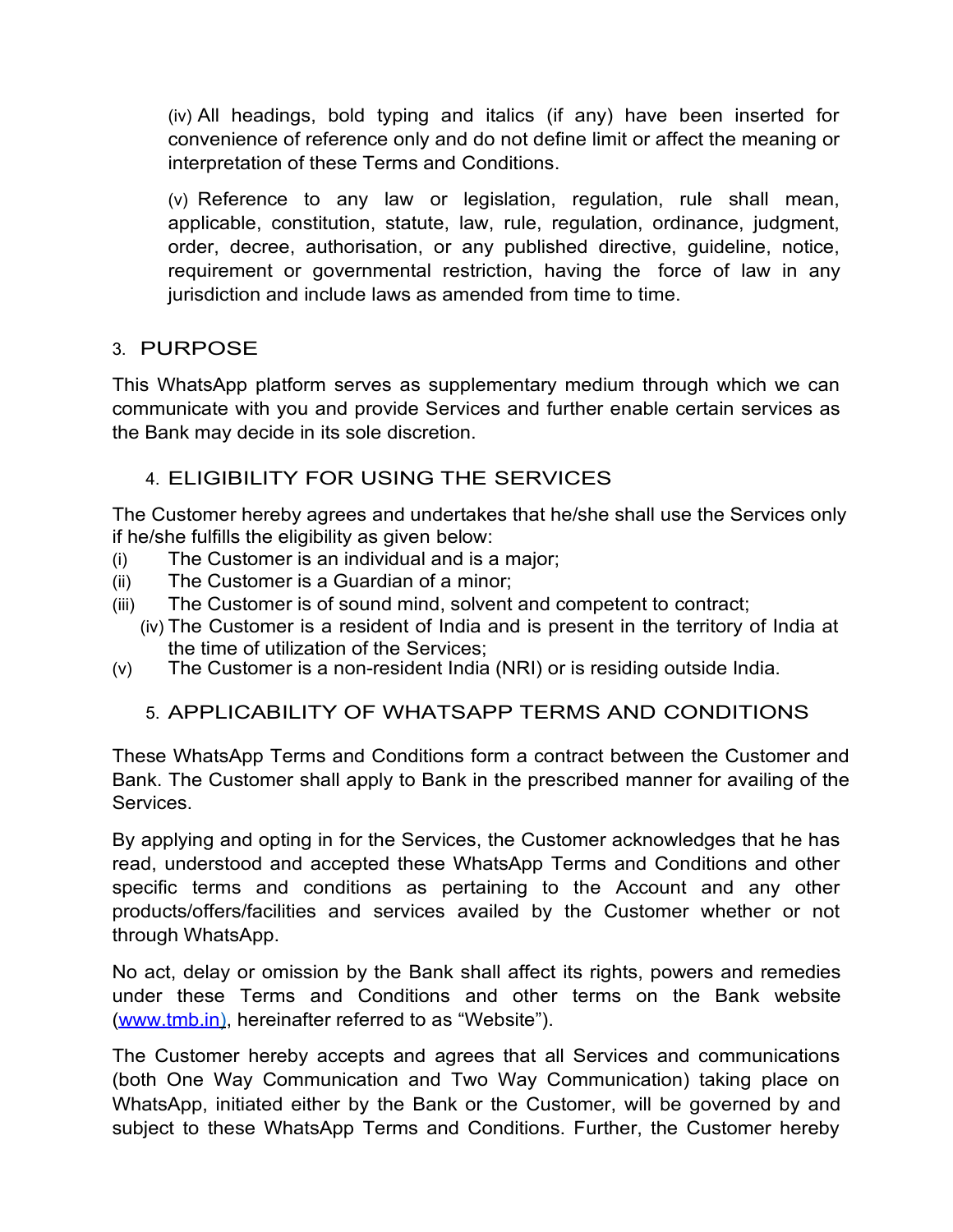agrees that the Customer grants express authority to the Bank for carrying out the Services requested by the Customer on WhatsApp on its Registered Bank Number. Provided however that the Bank shall not be required to authenticate the Customer, if any request for the Services comes on WhatsApp to the Bank Registered Number, and in case of a Customer, if the number reflected in the requestor's mobile is a Customer's Registered Number, the Bank shall be entitled to presume that it is the Customer itself which is interacting through WhatsApp and in case of any other Customer the Bank shall be entitled to presume that the number reflected in the WhatsApp profile is the Customer's number and it is the Customer itself and not any other person who is interacting with the Bank Registered Number. The Bank's own record or log of transactions maintainedthrough computer systems or otherwise shall be accepted as conclusive and binding for all purposes.

# 6. SERVICES

The Customer agrees and accepts that the Bank reserves the right to provide only such Services as the Bank may at its discretion permit from time to time. The Bank may also inform/update the availability/non-availability of any particular Service, at its sole discretion. The Customer hereby agrees that the Bank may at any time, without notice to the Customer, modify, discontinue or make additions/deletions to the Services offered to the Customer. The Customer agrees that he shall not hold the Bank responsible for not responding to the queries of/ information sought by the Customer or not providing a response to the satisfaction of the Customer or not processing any request of the Customer, in case such a message sent by the Customer in case the Bank does not receive an instruction to this effect in its systems or the message sent by the Customer is not in the format as required by the Bank or does not fall under the Services being offered by the Bank at the time or the Bank does not receive such a message for technical reasons or otherwise or for any reason whatsoever. The Bank will have no liability in case of any fraud or impersonation incidents through the WhatsApp platform. Further, in case the Bank permits any Service in the nature of a transaction, the Customer agrees that such a Service shall be subject to statutory/ regulatory limits and/or any limits that may be imposed by the Bank, from time to time, at its sole discretion.

# 7. REGISTRATION AND VERIFICATION

For availing the One Way Communication and Two Way Communication service, the Customer agrees and confirms to have accepted (a) the WhatsApp Terms and Conditions applicable to the Customer for availing the Services mentioned herein; (b) the [Privacy Policy](https://www.icicibank.com/privacy.page) of the Bank applicable to the Customer for availing the Services mentioned herein; (c) any other Account/product/service/offer related specific terms and conditions as applicable and (d) all terms and conditions prescribed by WhatsApp for using its platform.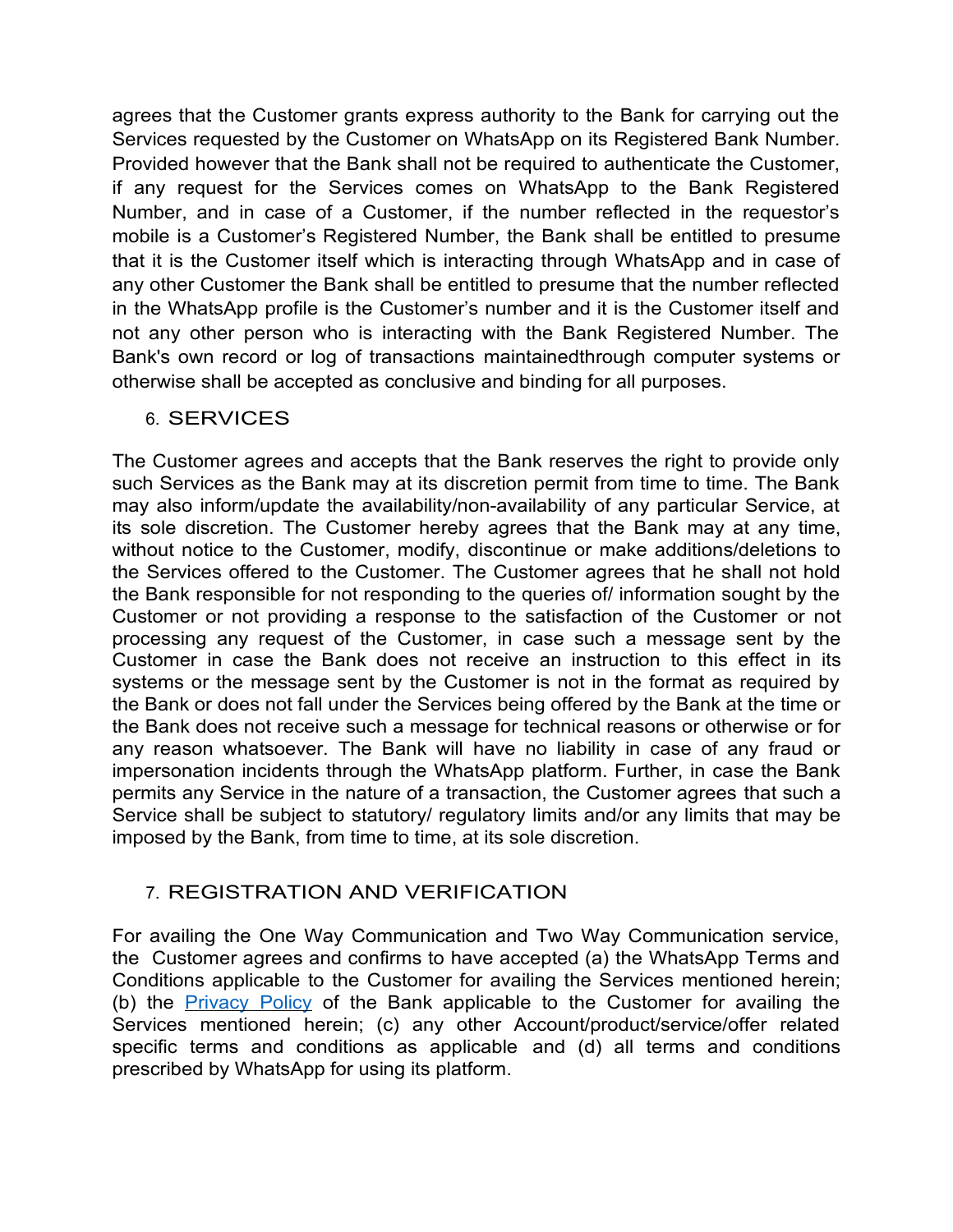Provided that, the Bank may modify the process for authentication, registration and/or verification of the Customer, for One Way Communication and/or Two-Way Communication, at any time, at its sole discretion.

# 8. UNSUBSCRIBE

You may choose/request for de-registration/un-subscription of the Services at any point of time by following the process as may be prescribed by the Bank from time to time. Currently the Bank provides the following channels for un-subscription:

- i. Our Website: Visit the WhatsApp banking un-subscription section on our Website. Enter your mobile number. Enter the OTP received on your registered mobile number and submit.
- ii. Missed Call/ SMS to a specific number as updated on the Website.
- iii. Send 'STOP' keyword on the WhatsApp platform.

However, the Customer agrees that for this to come into effect, it may take such time as may be required by the Bank. The Customer agrees that he will remain responsible for any requests made/ messages sent to the Bank using the Services prior to the time such cancellation of the Services is effected by the Bank. The Bank will be at liberty to discontinue/ suspend/ terminate the Customer's use of the Services at any time without assigning any reason whatsoever. The Bank may also discontinue or suspend or terminate Services/ facilities without prior notice if these Terms and Conditions are breached.

Once we have received the notification that you have unsubscribed, we will no longer process your information for the purpose(s) you originally agreed to and sent any further notification/message through WhatsApp, unless legally permissible otherwise.

# 9. IMPORTANT

- i. The Customer shall apply to Bank for use of the Services (and/or for any changes to the options available under the Services) in such manner and through such modes as may be specified and made available by Bank from time to time including but not limited to application through forms as prescribed by Bank, and/or infinity, Bank customer care number, SMS if and when made available as permitted modes by Bank for use of the Services through the WhatsApp platform.
- ii. Bank in its sole discretion shall decide the devices, software platforms, versions, networks, methods, and data services that will be supported by the WhatsApp platform for providing these Services. Any attempts to modify unsupported versions for use in the WhatsApp platform will be treated an unauthorized use and violation ("Unauthorized Use") of these WhatsApp Terms and Conditions. The Services through the WhatsApp platform shall be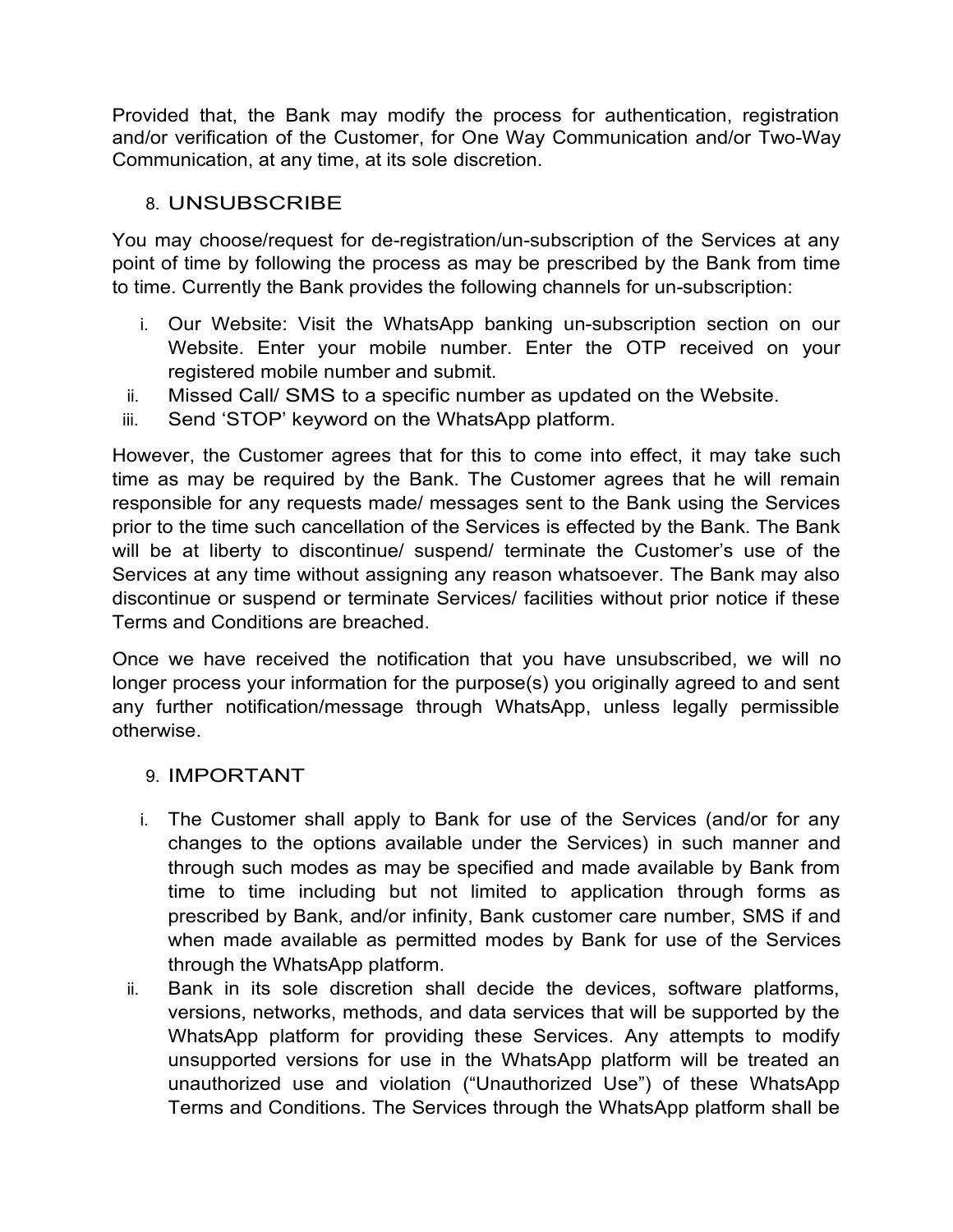suspended with immediate effect if there is Unauthorized Use by the Customer.

- iii. The Customer agrees that the Customer shall be responsible for upgrading any software, hardware and the operating system at his/her own cost from time to time so as to be compatible to continue to avail the Services offered by the Bank. The Bank shall be at liberty to change, vary or upgrade its software, hardware, operating systems, etc. from time to time and shall be under no obligation to support the software, hardware, operating systems used by the Customer and that the same shall be the Customer's sole responsibility. Some Services may not work on an outdated platform and hence it is Customer's sole responsibility to ensure timely upgradation of the WhatsApp platform.
- iv. By subscribing to Services on WhatsApp platform, the Customer agrees to get notifications via WhatsApp including account information, transaction details, and other services/communications. Customer also agrees to receive notifications including offers, new product features, any other important notification sent by Bank time to time etc. on the Registered Customer Number via WhatsApp.
- v. The Customer irrevocably and unconditionally authorizes the Bank to access all his account/s for effecting banking or other transactions for the Service requests received through the WhatsApp platform and to share the account information with any third parties for the purpose of accepting/ executing such Service requests of the Customers.
- vi. The Customer agrees that any Account related Services including in relation to any card, loan related information/Service etc. (at the discretion of the Bank) shall be provided to the Customers through WhatsApp platform only to a WhatsApp account associated with the Registered Customer Number.
- vii. The Customer is aware that it may not be possible for the Bank to give detailed information on the Service/functionalities. The Bank shall not be responsible or liable to you or any third party for the consequences arising out of or in connection with using of this Service or with respect to the limited information provided by the Bank on WhatsApp. In case the Customer requires further information, Customer can reach out to Bank either in the nearest branch, on Bank's Customer Care number or through any other channels provided by the Bank.
- viii. The responses sent by the Bank on WhatsApp platform (either for One Way Communication and/or Two Way Communication) are based on a program running at back-end. This program has been developed and regularly enhanced to handle the queries in best possible manner. However, for any answers that the Customer may not find satisfactory or for any inaccuracies arising therefrom, the Bank shall not be held responsible. The Customer may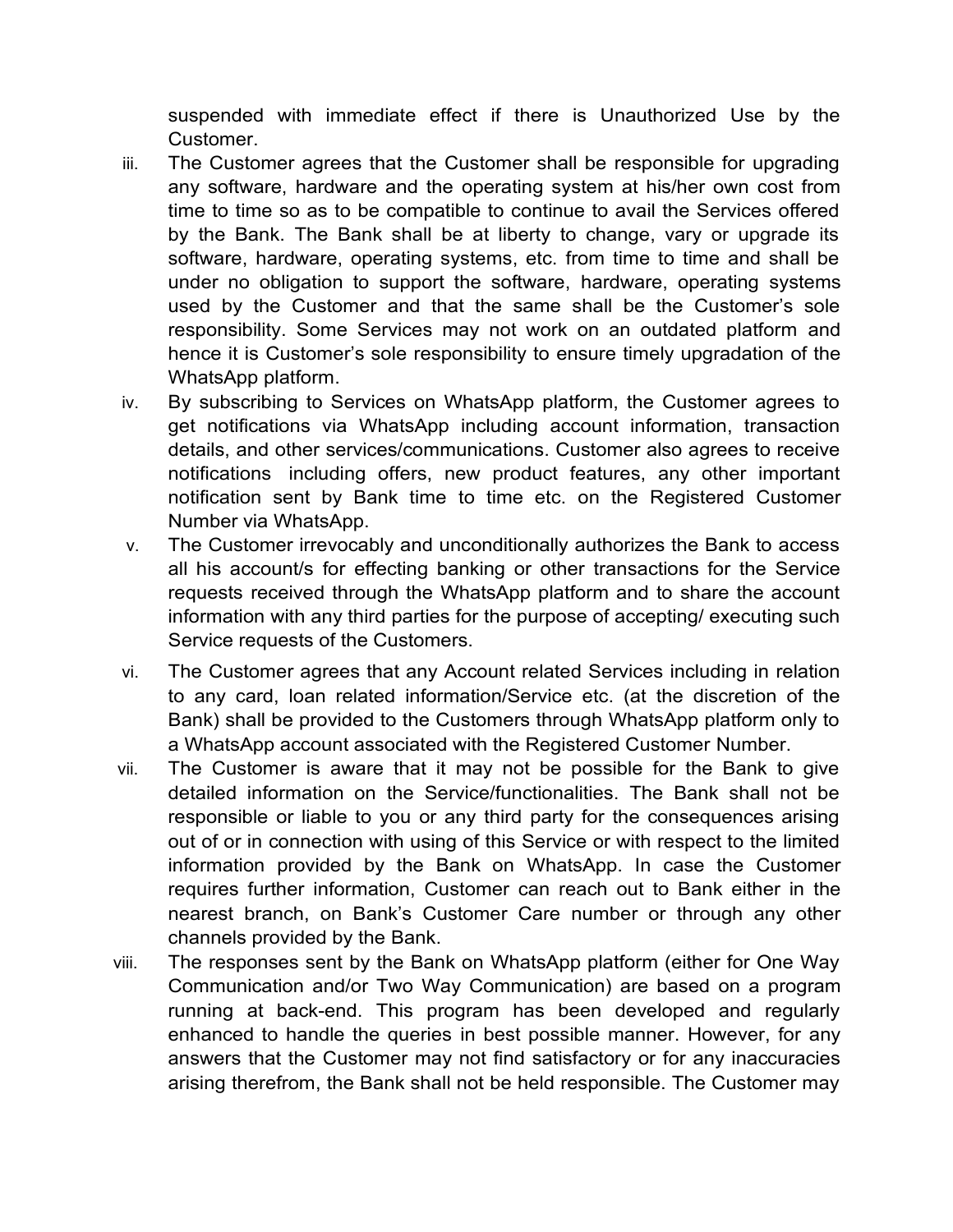call Customer Care number or email at mobile banking@tmbank.in or visit [www.tmb.in i](http://www.icicibank.com/)n case of any clarifications.

- ix. The Customer agrees that Bank and / or its affiliates may hold and process the Customers personal information concerning the account/s on computer or otherwise in connection with the WhatsApp facility as well as for analysis, credit scoring and marketing. You agree and consent that we may collect, store, use and/or disclose your personal data for the Services as detailed on our Website. The Customer also agrees Bank may disclose, in strict confidence, to other institutions, its service providers, such information as may be reasonably necessary for reasons inclusive of but not limited to the participation in any telecommunication or electronic clearing network, in compliance with legal directive, for credit rating by recognized credit scoring agencies, and for fraud prevention. The Customer using the WhatsApp facility authorizes Bank to collect and use technical information about the equipment and related software, hardware and peripherals and any data and information stored in the equipment, whether internet-based or wireless, to improve Bank's products and to provide services to the Customer.
- x. All records of Bank generated by the transactions arising out of use of the **Services** through the WhatsApp platform, including the time of the transaction recorded shall be conclusive proof of the genuineness and accuracy of the transactions.
- xi. Where Bank considers the instructions to be inconsistent or contradictory with any past instructions or any simultaneous instructions provided by Customer to the Bank through other channels provided by the Bank it may seek clarification from the Customer before acting on any instruction of the Customer or act upon any such instruction as it may deem fit. Bank shall have the right to suspend the Services if Bank has reason to believe that the Customer's instructions may lead to direct or indirect loss or may require an indemnity from the customer.
- xii. The Customer accepts that all information /instructions will be transmitted to and /or stored at various locations and be accessed by personnel of Bank (and its affiliates) or its service providers.
- xiii. On the Customer opting in for the Services through the WhatsApp platform, the Bank has the discretion to stop sending these alerts on SMS or any other channel.
- xiv. The Customer is responsible for keeping security safeguard of his WhatsApp account linked to the mobile number.
- xv. The Customer understands that using WhatsApp application may carry extra risks and may not be secured. Further any message and information exchanged is subject to the risk of being read, interrupted, intercepted, or defrauded by third party or otherwise subject to manipulation by third party or may involve delay in transmission. Bank shall not be responsible or liable to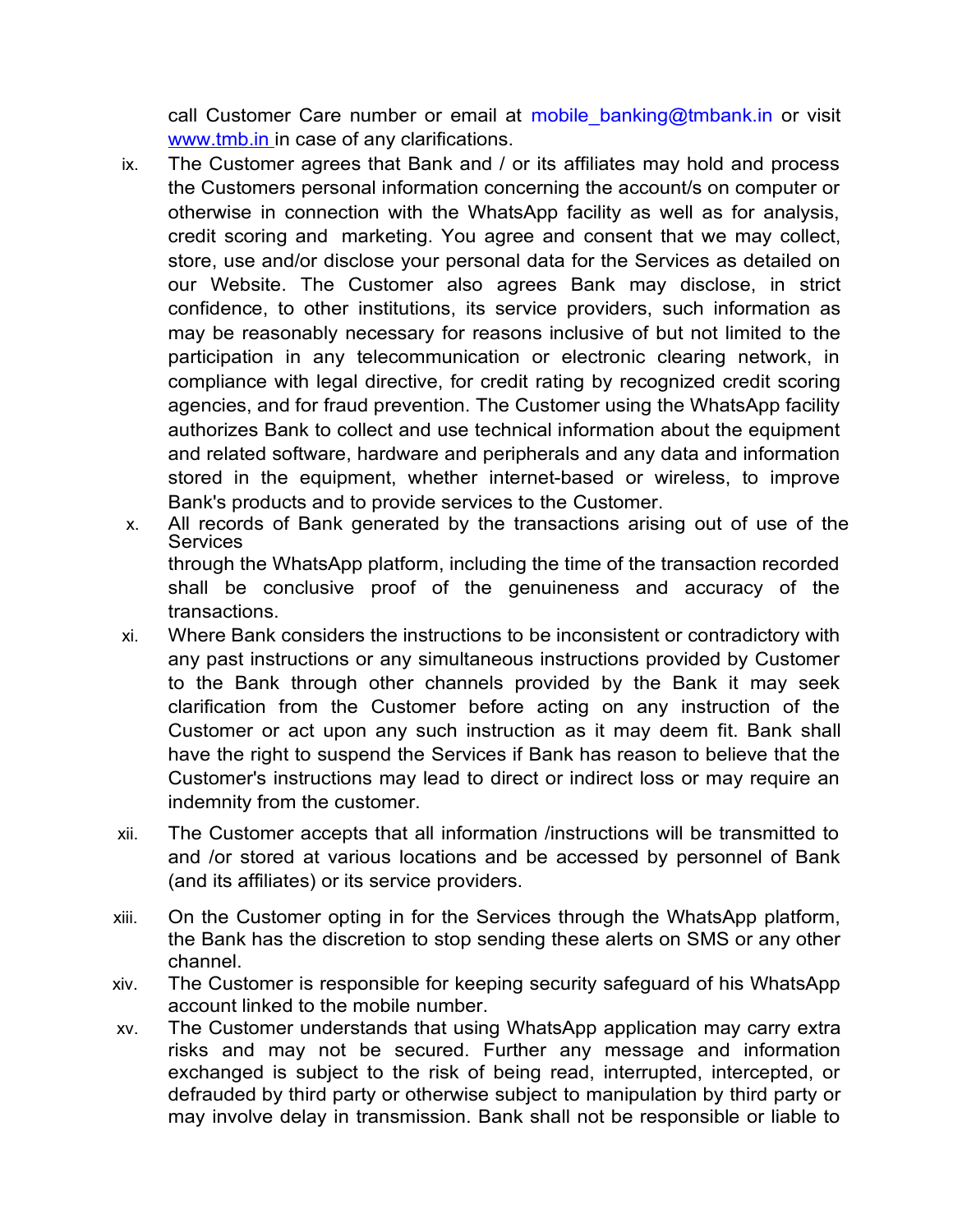the customer or any third party for the consequences arising out of or in connection with using of this Service.

- xvi. The Customer understands that mobile phones are vulnerable to the threats such as but not limited to
	- a) Access by intruders to the data /information
	- b) Identity theft
	- c) Privacy violations
	- d) Planting of stealth software and viruses
	- e) Disablement or distortion of operations
	- f) Interception of the transmission of encrypted data/message etc.

The Customer shall immediately notify Bank in writing if Customer discovers/ suspects unauthorized access.

The Bank shall not be responsible or liable to the Customer or any third party for the consequences arising out of or in connection with using of this Service. The Customer should immediately opt-out of the Services as per the unsubscribe process as detailed in section 8 above.

- xvii. The Customer is aware that using mobile applications involves many uncertain factors and complex software, hardware, systems, etc. which are susceptible to interruptions and dislocations. Bank do not make any representation or warranty that the WhatsApp facility/service will be available at all times without any interruption and further that Bank shall not be responsible for any variation, reduction or imposition of the terms or the customers inability to use the mobile application.
- xviii. The Customer is aware that authenticated technologies and strict security measures are required for using mobile applications. Customer undertakes to ensure that the password is not revealed to any third party including Bank officials or any unauthorized person. Customer shall be solely responsible for all the communication exchanged between customer and Bank while logging into this service.
- xix. Under no circumstances shall Bank, or its officials, employees, be liable for any direct, indirect, punitive, incidental, special, or consequential damages that result from the use of, or inability to use, this service or for receipt of any answer provided by Bank program running at the back-end.
- xx. The Customer agrees that the Customer shall not have any claim against Bank on account of any suspension, interruption, non-availability or malfunctioning of the WhatsApp service due to any link/mobile/system failure at Bank's end for any reason thereof.
- xxi. The Customer shall not reproduce, copy, or redistribute for commercial purposes any materials or design elements of this WhatsApp service.
- xxii. The Customer shall ensure appropriate data network connection. Receipt of messages by Customer shall be subject to the data network connection and Bank shall not be held responsible for any delay or non-receipt of the responses at WhatsApp channel.
- xxiii. The Customer shall not submit or transmit any content through this WhatsApp channel that is: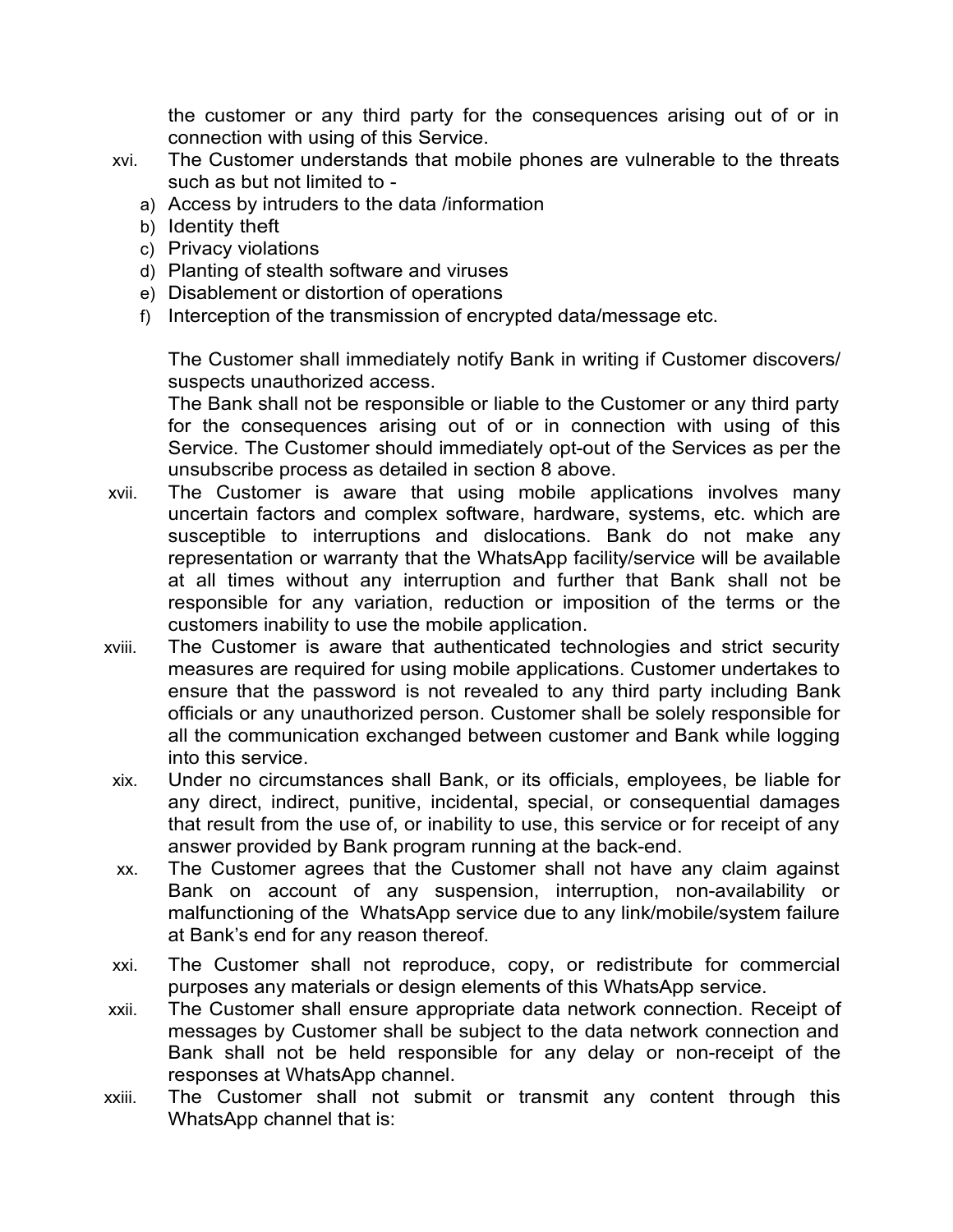- a) Obscene, Vulgar, or Pornographic, immoral, illegal, illicit, unethical etc.
- b) Encourages the commission of a crime or violation of any law.
- c) Violates any law in India and/or the jurisdiction in which customer resides.
- d) Infringes the intellectual or copyrights of the Bank or a third party.
- e) Constitute confidential information and/or personal or sensitive information/data belonging to the Customer or any third person.
- xxiv. Bank reserves the right to remove or otherwise delete any content or submissions made by the Customer that violates the rules or which are inappropriate, as per Bank's sole discretion, without any liability or giving warning to the Customer.
- xxv. All instructions for availing the services under the WhatsApp facility shall be provided through the Registered Customer Number in the manner indicated by Bank. The Customer is also responsible for the accuracy and authenticity of the instructions provided to Bank and the same shall be considered to be sufficient for availing of the services under the WhatsApp facility. The alerts would be sent on the mobile phone number, last registered with Bank.
- xxvi. The Customer agrees that if he/she notices any error in any information supplied to the Customer by the use of any of the Services, the Customer shall inform the Bank of the same, as soon as possible. The Bank will endeavor to correct the error promptly. The Customer agrees that all outputs of statements that may appear on WhatsApp, upon making a request to that effect, are information extracted from a computerized back up system maintained by the Bank and may not be continuously be updated in real time. The Bank shall provide the information as may be last updated on the systems of the Bank. While the Bank will take all reasonable steps to ensure the accuracy of the statement, the Bank is not liable for any error and shall not hold the Bank responsible for any loss incurred or action taken by the Customer by relying on such information.
- xxvii. The Customer agrees that the responses received by the Customer from Bank are based on program running at backend. This program has been developed and regularly enhanced to handle the queries in best possible manner. However, for any inappropriate/inaccurate answers or any answers that the Customers may not find satisfactory, the Bank shall not be held responsible.
- xxviii. It is recommended for Customers who have subscribed to this WhatsApp service to delete WhatsApp application when changing their device so as to ensure there is no misuse of the same.
- xxix. That all the Services provided to the Customer are subject to applicable law and the rules, regulations, notifications, circulars and guidelines introduced or amended from time to time by the Reserve Bank of India and/or any regulatory/ statutory/ governmental authority.
- xxx. The Bank has the right to retract the Customer's right to utilize the Service anytime it deems fit without any notice to the Customer.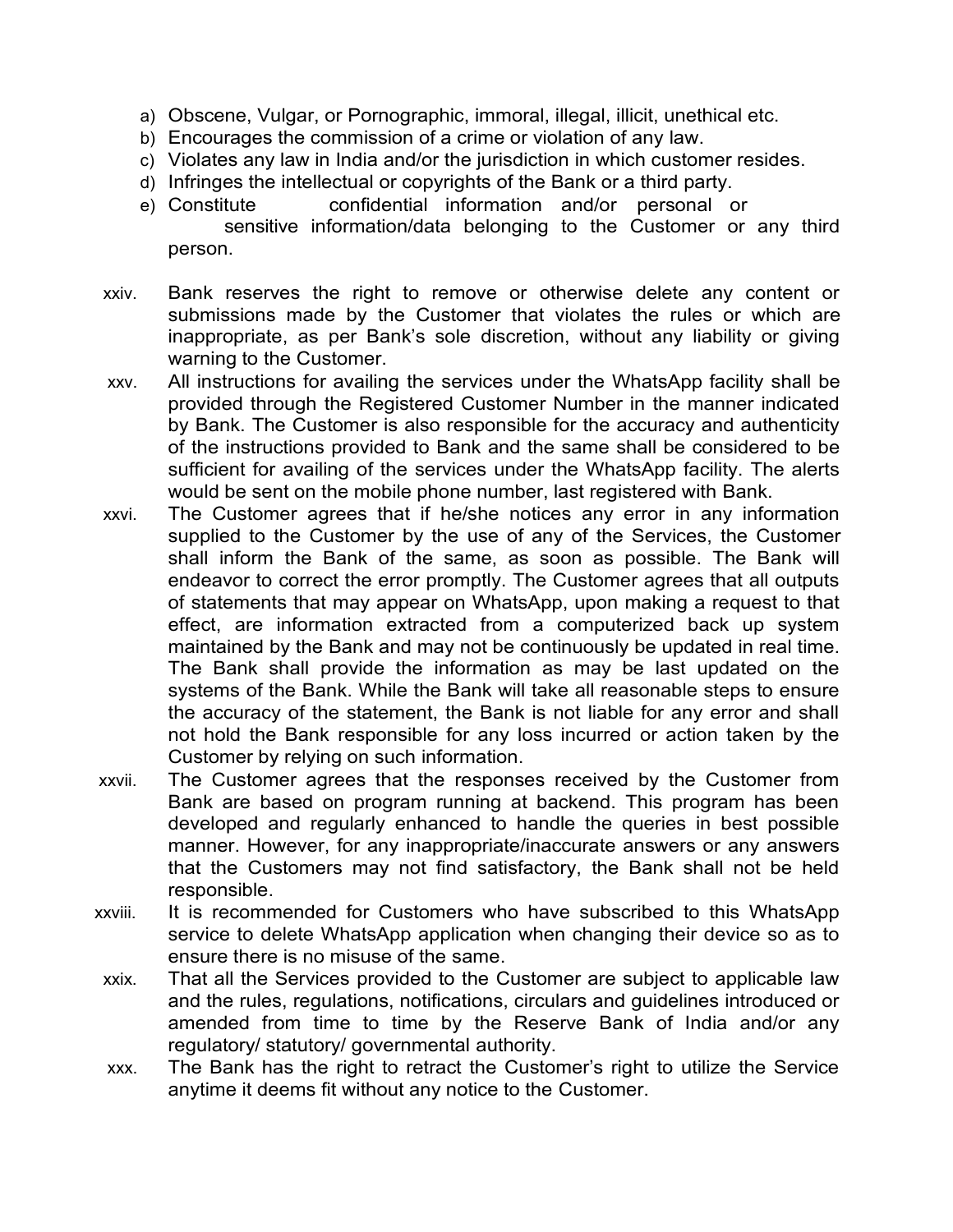- xxxi. The Customer hereby acknowledges that he is availing the Service(s) at his own risk and the Customer shall not hold the Bank responsible or liable for any of the risks including but not limited to the following:
	- a) Password misuse- The Customer acknowledges that if any third person obtains access to the Customer's device or SIM card or the Customer's WhatsApp, such third party may be in a position to access Customer information including Account related information of the Customer, which may be confidential in nature such as account balance, mini bank statements, etc. of the Customer.
	- b) Mistake/Error- the Customer acknowledges that the Customer may be sent responses or shown information which may not be applicable to him/her or may not be sent a satisfactory response, and the Customer agrees that in such a scenario the Bank shall not be liable for any loss to the Customer in this regard. The Customer shall therefore take all care to ensure that there are no mistakes and errors and that the message sent/ request made/ query asked by the Customer to the Bank in this regard is error free, accurate, proper and complete at all points of time. The Customer agrees that the Bank is providing the Services at the Customer's sole risk. The Customer agrees that the Bank shall not be liable for any loss, damages or consequences whatsoever arising due to any erroneous or incomplete information or any delay in executing the instructions for reasons beyond the control of the Bank. The Customer shall be liable and responsible to Bank and accede to accept the Bank's instructions without questions for any unfair or unjust gain obtained by him in the course of availing of the Services.
	- c) It may also be possible that the site of the Bank may require maintenance or is otherwise down or there is a technical failure and during such time it may not be possible to process the request of the Customers. This could result in delays in the processing of instructions or failure in the processing of instructions and other such failures and inability. The Customer understands that the Bank disclaims all and any liability, whether direct or indirect, whether arising out of loss of profit or otherwise arising out of any failure or inability by the Bank to honour any Customer instruction for whatsoever reason. The Customer unequivocally and unconditionally understands and accepts that the Bank shall not be responsible for any of the aforesaid risks. The Customer also accepts that the Bank shall disclaim all liability in respect of the said risks.
- xxxii. The Customer agrees that the Registered Bank Number on the WhatsApp platform cannot be used for grievance redressal or reporting fraud as of now, Bank will have no liability on reporting of such incidents received through WhatsApp. The Customer may call Customer Care number or email at mobile banking@tmbank.in or visi[t www.tmb.in i](http://www.icicibank.com/)n case of any clarifications.
- xxxiii. These WhatsApp Terms and Conditions may be withdrawn, superseded or modified at any time whatsoever, by the Bank without any prior notice.

10. THIRD PARTY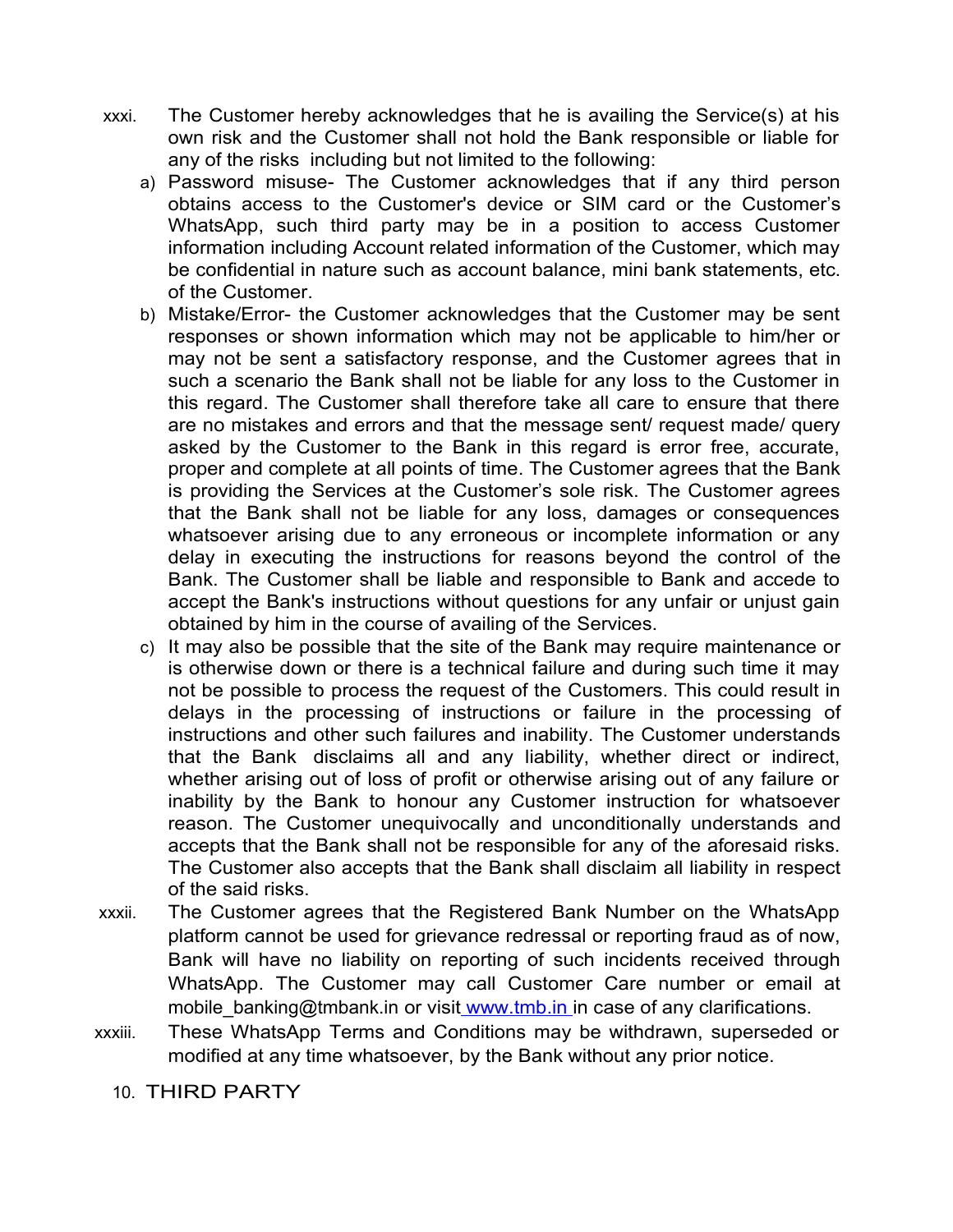WhatsApp is owned by a third-party unaffiliated with Bank. The Customer shall independently be guided by the privacy policies of WhatsApp and the third parties or group companies of WhatsApp and the Bank has no control over them. Bank is not responsible for the privacy or security policies at these sites or other third-party sites that may be linked to within the Bank's social media channels. The Customer should always review the privacy and security practices and policies of each thirdparty site you visit. The Bank does not endorse and is not responsible for any ads, content, products, advice, opinions, recommendations or other material of thirdparty sites that may be promoted via advertising within any social media channels.

The Customer further understands and agrees that WhatsApp or any other service provider through which we are providing the WhatsApp facility can review and monitor, store the contents shared/communicated through the WhatsApp or other service provider(s) and may share the same with third parties.

Hence, we strongly recommend that you:

- i. Never share privacy-sensitive details via WhatsApp messages/ through the WhatsApp facility.
- ii. That we will not send messages of our own accord this way and will only respond to the messages sent to us except for any important communication and awareness messages.
- iii. Not to contact us through the WhatsApp channel for complaints, grievances or similar important matters.
- 11. DISCLAIMER OF LIABILITY

Bank shall not be responsible for any failure on the part of the Customer to utilize the WhatsApp facility due to the Customer not being within the geographical range within which the WhatsApp facility is offered and which forms part of the roaming network of such cellular service provider, providing services to the Customer availing such roaming facility from the respective cellular service provider. If the customer has reason to believe that the mobile phone number is / has been allotted to another person and / or there has been an unauthorized transaction in the account and / or his mobile phone handset is lost, he shall immediately inform Bank of the same.

The Customer agrees that Bank shall not be liable if:

- i. the Customer has breached any of the terms and conditions, contained herein or
- ii. the Customer has contributed to or the loss is a result of failure on part of the Customer to advise Bank within a reasonable time about unauthorized access of or erroneous transactions by use of the Services; or
- iii. as a result of failure on part of the Customer to advise Bank of a change in or termination of the Customer's mobile phone numbers/SIM ("Subscriber Identity Module") cards.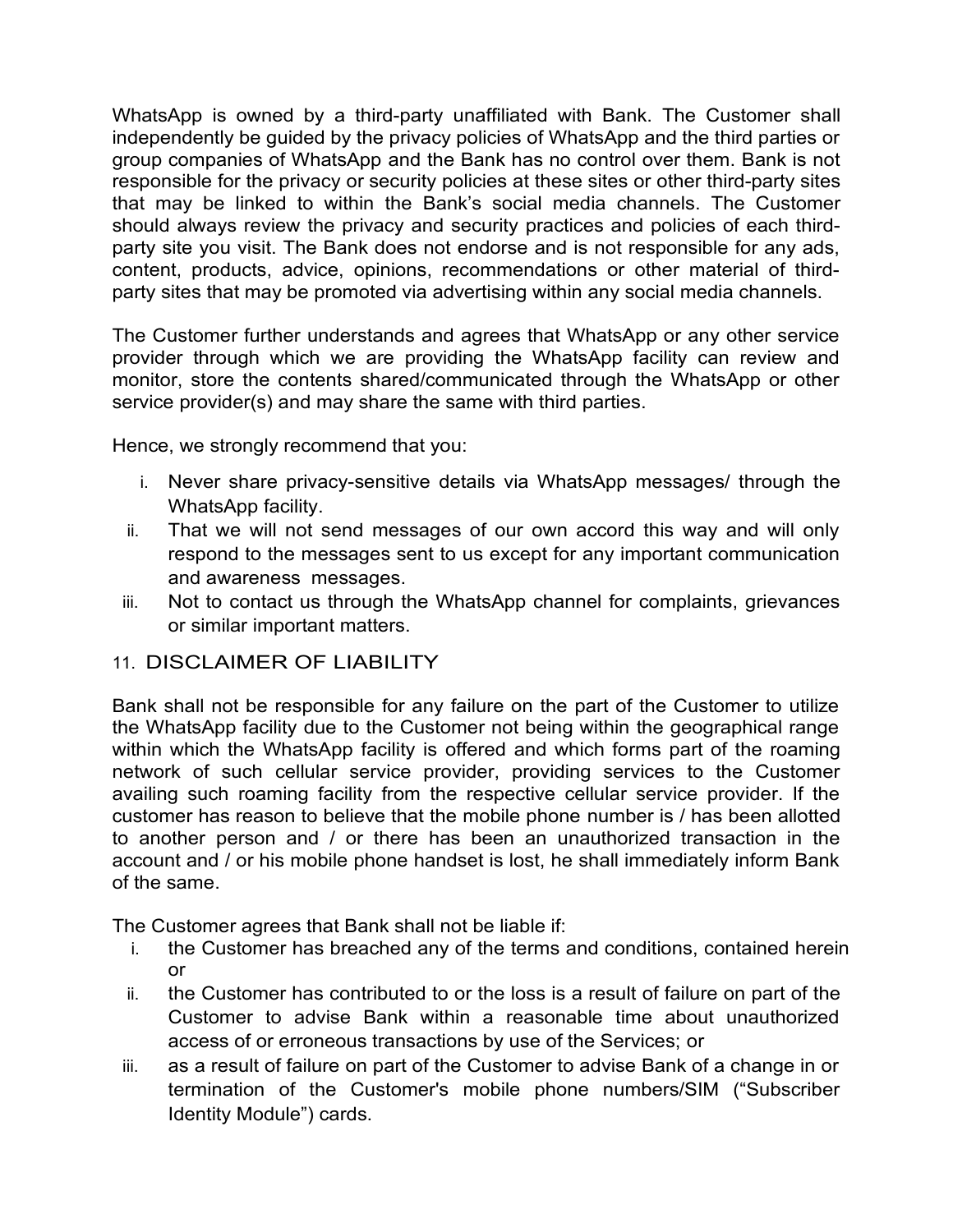iv. there has been an unauthorized transaction/instruction provided through the WhatsApp channel as a result of any person having control or custody of telecommunications instrument (such as the mobile handset) so that such instrument may be used to give telecommunications instruction without authorization or any other issue/default/error/technological problem in the telecommunication instrument (such as the mobile handset) or duplication of mobile number / SIM of the Customer such as but not limited to SIM card cloning, virus in handset etc.

Bank shall endeavor to provide the WhatsApp facility on a best effort basis and the Customer shall not hold Bank liable for non-availability of the WhatsApp facility or non-performance by service providers, if any, engaged by Bank or any loss or damage caused to the Customer as a result of use of the WhatsApp facility for causes which are not attributable to Bank. Bank shall not be liable in any manner to the Customer in connection with the use of the WhatsApp facility.

Bank shall endeavor to carry out the instructions received from the Customer through the WhatsApp channel promptly, provided that Bank, shall not be responsible for the delay in carrying out such instructions due to any reason whatsoever, including, but not limited to, failure of operational system or any requirement of law or Bank's internal policies.

The Customer accepts that each WhatsApp communication may contain certain account information relating to the Customer. The Customer authorizes Bank to send account related information, though not specifically requested, if Bank deems that the same is relevant.

Bank shall not be held responsible for the confidentiality, secrecy and security of the personal or account information being sent through the WhatsApp facility. The Customer agrees that the access to the WhatsApp facility shall be only through the Registered Customer Number and any transaction which originates from the same, whether initiated by the Customer or not, shall be deemed to have originated from the Customer.

Under no circumstance, Bank shall be held liable if the WhatsApp facility is not available for reasons including but not limited to natural calamities, epidemic/pandemic, legal restraints, faults in the telecommunication network or network failure, or any other reason beyond the control of Bank. Bank shall not be liable under any circumstances for any damages whatsoever whether such damages are direct, indirect, incidental consequential and irrespective of whether any claim is based on loss of revenue, interruption of business or any loss of any character or nature whatsoever and whether sustained by the Customer or by any other person. Illegal or improper use of the WhatsApp facility shall render the customer liable for payment of financial charges as decided by Bank or will result in suspension of the WhatsApp facility for the Customer.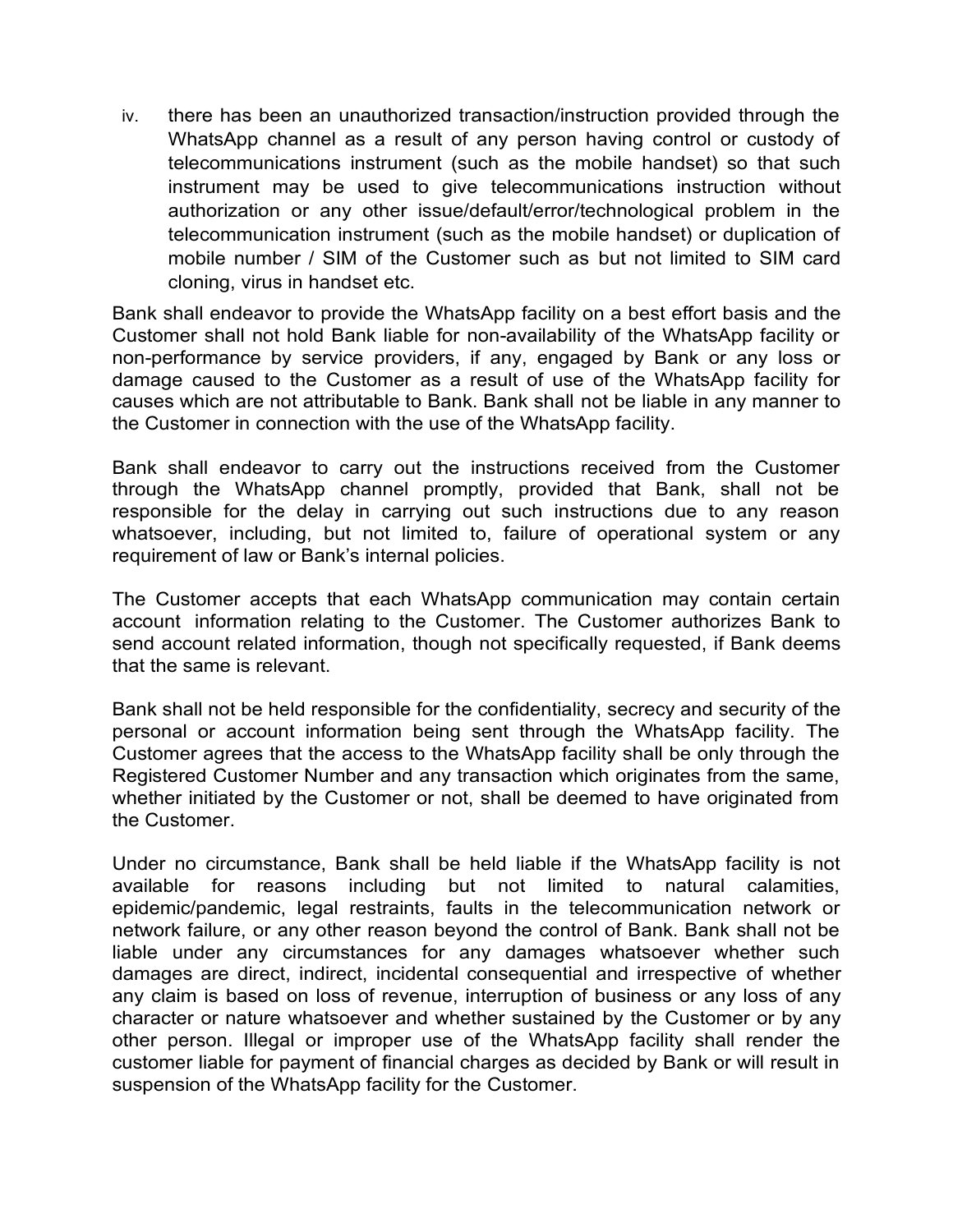Bank is in no way liable for any error or omission in the services provided by any cellular or any third party service provider (whether appointed by Bank in that behalf or otherwise) to the Customer, which may affect the WhatsApp facility.

Bank, does not warrant the confidentiality or security of the messages whether personal or otherwise transmitted through the WhatsApp facility. Bank makes no warranty or representation of any kind in relation to the system and the network or their function or performance or for any loss or damage whenever and howsoever suffered or incurred by the Customer or by any person resulting from or in connection with the WhatsApp facility.

Without limitation to the other provisions of these WhatsApp Terms and Conditions, Bank, its employees, agent or contractors, shall not be liable for and in respect of any loss or damage whether direct, indirect or consequential, including but not limited to loss of revenue, profit, business, contracts, anticipated savings or goodwill, loss of use or value of any equipment including software, whether foreseeable or not, suffered by the Customer or any person howsoever arising from or relating to any delay, interruption, suspension, resolution or error of Bank in receiving and processing the request and in formulating and returning responses or any failure, delay, interruption, suspension, restriction, or error in transmission of any information or message to and from the telecommunication equipment of the Customer and the network of any cellular service provider and Bank's system or any breakdown, interruption, suspension or failure of the telecommunication equipment of the Customer, Bank's system or the network of any cellular service provider and/or any third party who provides such services as is necessary to provide the WhatsApp.

Notwithstanding anything in the contrary provided in this terms and conditions, Bank shall not be involved in or in any way liable to the Customer for any dispute between the Customer and a cellular service provider or any third party service provider or WhatsApp (whether appointed by Bank for such purpose or otherwise) while availing these Services through the WhatsApp platform.

The Customer shall not interfere with or misuse in any manner whatsoever the WhatsApp facility and in the event of any damage due to improper or fraudulent use by the Customer, the Customer shall be liable for damages to Bank or for any losses suffered by the Bank.

The Customer is solely responsible for protecting his/her OTP/debit card PIN/ password or mobile phone number and any other password and/or any other mode of verification as prescribed/ issued by Bank for the use of the WhatsApp facility from time to time without any liability of Bank in this regard. The Customer hereby agrees and accepts that he/she shall at all times be solely responsible for the protection and safe keep of his/her SIM card, Device and the applications installed thereon, specifically WhatsApp, login IDs, Customer Information, security details and passwords as mentioned hereinabove and hereby fully agrees that the Bank shall in no manner be liable for any direct or indirect or consequential or other loss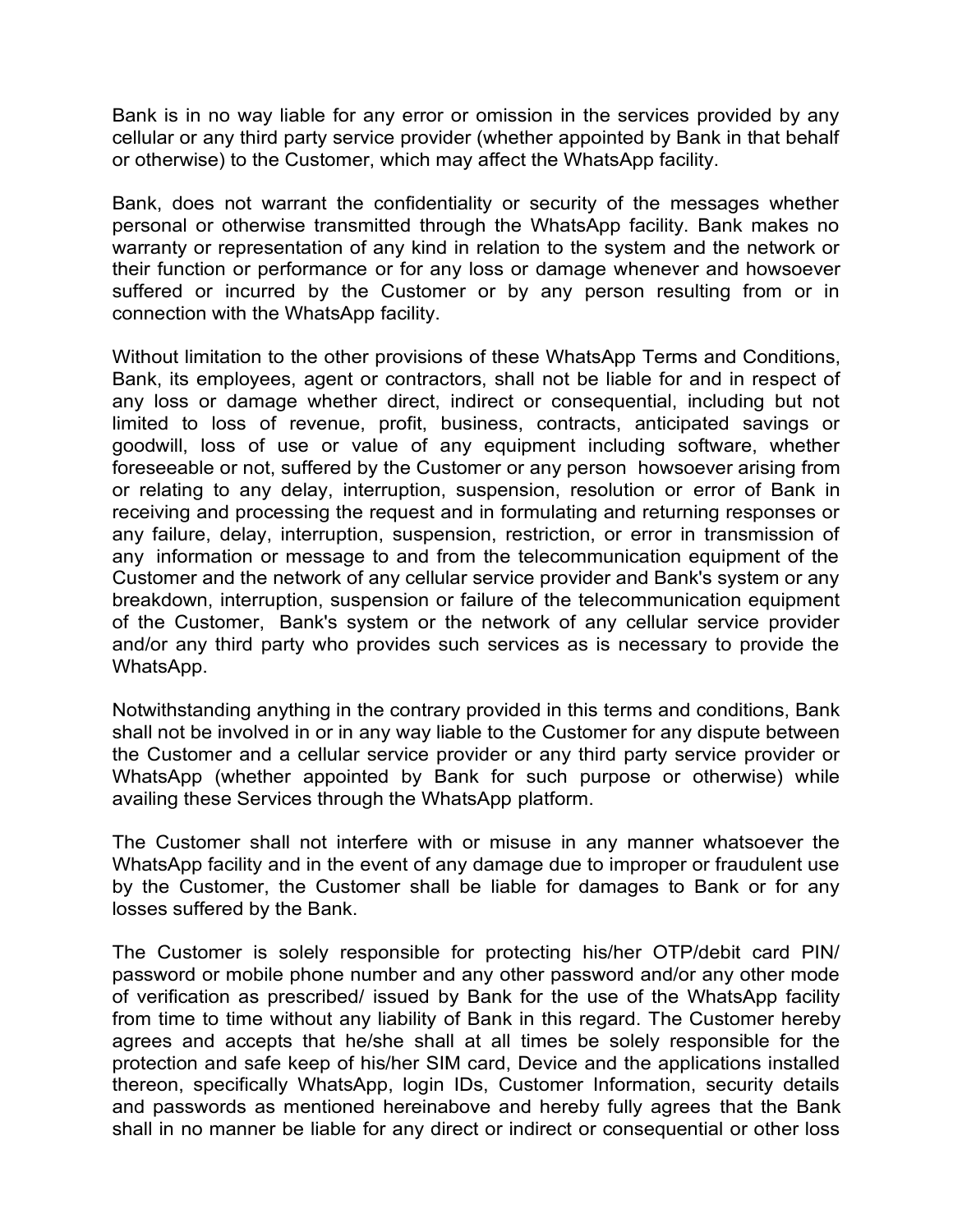arising out of any action or omission because of compromise of the same in any manner whatsoever.

The Customer agrees that the Bank assumes no liability whatsoever in case of any event of such compromise of the Customer's WhatsApp and the Bank shall not be held responsible for any such event. Further, the Customer agrees and understands that WhatsApp can also be logged on from more than one device at the same time, including by using web log in and the Customer is aware of the risk in this regard while availing the Services such as compromise of Customer Information, breach of security of the Customer's WhatsApp account from a device other than the Customers and the Customer undertakes to be vigilant and careful and takes full responsibility for the security of his/her WhatsApp account. The Bank shall not be responsible or liable to you or any third party for the consequences arising out of or in connection with using of this Service.

Bank will not be liable for:

- i. any unauthorized use of the customer's OTP/debit card PIN, password or mobile phone number or for any fraudulent, duplicate or erroneous instructions given on the WhatsApp channel;
- ii. acting in good faith on any instructions received by Bank from or on behalf of the Customer in relation to the WhatsApp facility;
- iii. error, default, delay or inability of Bank to act on all or any of the instructions given by the Customer due to any reason;
- iv. loss of any information/instructions in transmission;
- v. unauthorized access by any other person to any information /instructions given by the Customer or breach of confidentiality;

Bank makes no representation or gives no warranty with respect to the quality of the service provided by any cellular service provider or by WhatsApp or any other service provider enabling Bank to deliver services through WhatsApp to the Customers.

Bank may provide any other services as a part of the WhatsApp facility and Bank shall not be liable for the oversight on part of the Customer to update himself /herself with the addition of services which have been included in the WhatsApp facility.

### 12. INDEMNITY

In consideration of Bank providing the WhatsApp facility, the Customer, at his own expense, agrees to indemnify, defend and hold harmless, Bank, its directors and employees, representatives, agents, customers and/or the affiliates, as the case may be, against all losses, damages, expenses, actions, claims, demands and proceedings whatsoever, that Bank may incur, sustain, suffer or be put to at any time as a consequence of acting on or omitting or refusing to act on any instructions given by the Customer or otherwise for use of the WhatsApp facility.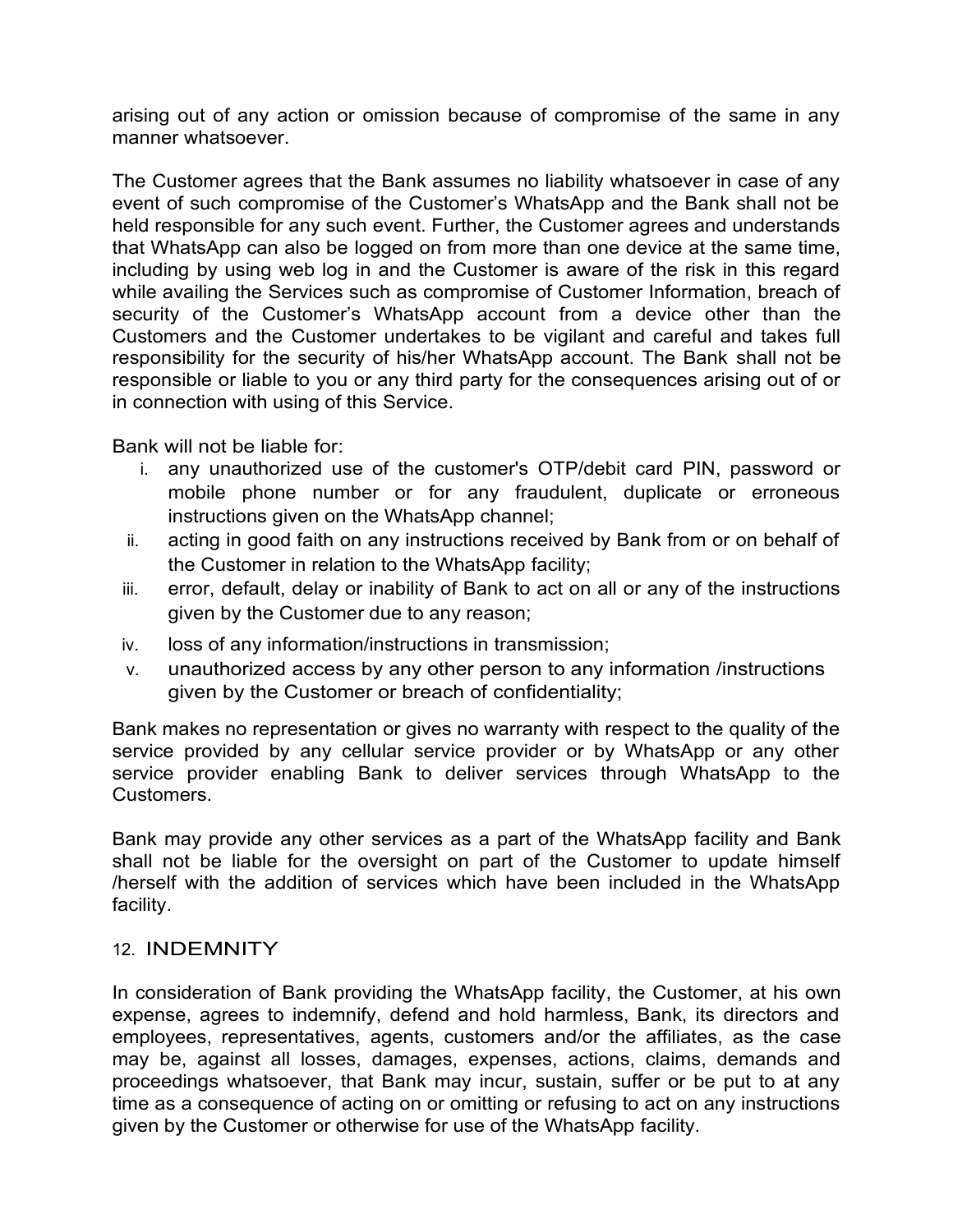The Customer further specifically agrees to indemnify, defend and hold harmless, Bank and/or its affiliates from any losses occurring as a result of the:

i. the Customer permitting any third parties to use the WhatsApp facility.

ii. the Customer permitting any other person to have access to his mobile phone or as a consequence of leaving the mobile phone unattended or loss of mobile phone and the Bank acting/not acting on any instructions received from the same.

iii. the Customer having breached the WhatsApp Terms and Conditions.

# 13. TERMINATION

Bank may, at its discretion, withdraw temporarily or terminate the WhatsApp facility, either wholly or in part, at any time without giving prior notice to the Customer. Bank may, without prior notice, suspend the WhatsApp facility at any time during which any maintenance work or repair is required to be carried out or in case of any emergency or for security reasons, which require the suspension of the WhatsApp facility.

Bank may suspend or terminate WhatsApp facility without prior notice if the Customer has breached these WhatsApp Terms and Conditions or Bank learns of the death, bankruptcy.

# 14. PROPRIETARY RIGHTS

The Customer acknowledges that the software/ other internet related software which are required for providing the Services or any Intellectual Property Rights of the Bank in the process are the legal property of the Bank/ respective service providers. The permission given by the Bank to avail of the Services to the Customer will/ does not create or convey any rights, title or interest to the Customer or to any person, in the above software or Intellectual Property Rights of the Bank. The Customer agrees that he shall not attempt to modify, translate, disassemble, decompile or reverse engineer such software or create any derivative product based on the software.

### 15. DISCLOSURE

The Customer hereby expressly authorize and give consent to the Bank to share, exchange, disclose, transfer or part with any of Account information or personal data, contained provided to/ available with the Bank, when the bank considers such disclosure as necessary or expedient, with:

- a) WhatsApp, employees or agents of the Bank, group entities, subsidiaries, branches in any jurisdiction;
- b) Auditors, any agencies/credit bureaus, any court or tribunal or any statutory, regulatory, judicial, governmental or administrative authority Central KYC registry, SEBI Know your client registration agency having jurisdiction over the Bank or its group entities/subsidiaries/branches;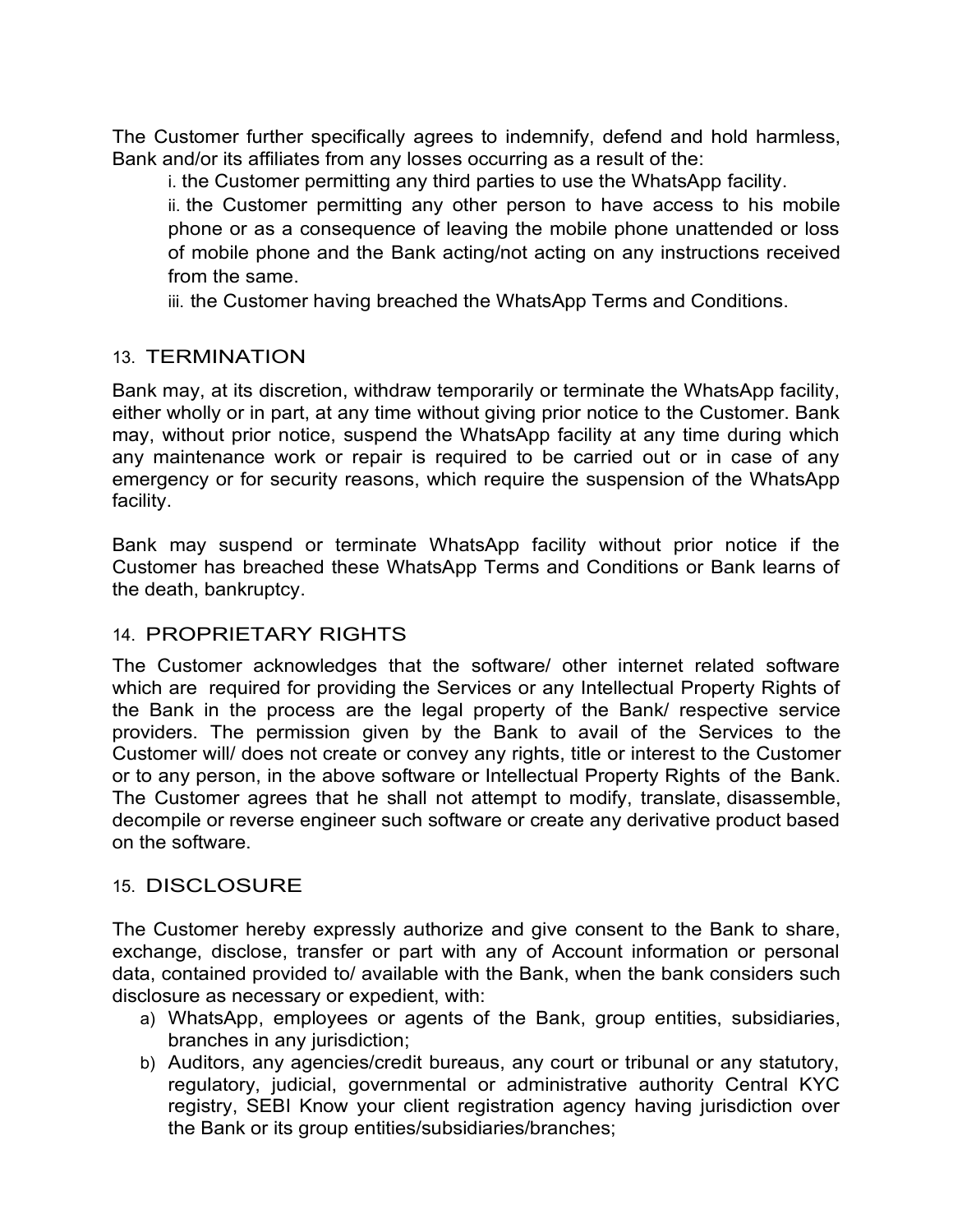c) Service providers or any such person with whom the Bank contracts or proposes to contract in relation to the provision of services in respect of the account or facilities;

For the purpose: -

- i. of compliance with applicable laws or any order (judicial or otherwise), statutory or regulatory requirement to which the Bank, it's subsidiaries or any it's branches are subject to; or
- ii. of facilitating banking transactions through the WhatsApp platform or otherwise); or
- iii. disclosures for credit review of any account, assets or service or any credit facilities received/availed/held by the Customer from the Bank (whether singly or jointly or otherwise); or
- iv. for authentication or verification purposes, or
- v. research or analytical purposes, credit reporting, credit scoring, risk management, anti-money laundering checks, participation in any telecommunication; or
- vi. to design financial services and to offer an enhanced, personalized online experience on the Website and third party websites or otherwise.
- vii. for enabling registration/verification/offering of any products or any investments to be made by the Customer with Bank's group companies/other companies.

### 16. GOVERNING LAW

These WhatsApp terms and conditions shall be governed by laws of India. Any dispute or differences arising out of or in connection with the WhatsApp facility shall be subject to the exclusive jurisdiction of the Courts in Chennai.

Bank accepts no liability whatsoever, direct or indirect for noncompliance with the laws of any country other than that of India. The mere fact that the WhatsApp facility can be accessed by a Customer in a country other than India does not imply that the laws of the said country govern these terms and conditions and / or the operations in the account/s/services/offers provided to the customer and / or the use of the WhatsApp facility.

### DISCLAIMER:

1. Bank may, at its sole discretion, utilize the services of external service provider/s or agent/s and on such terms as required or necessary, in relation to its products/ services provided.

2. WhatsApp or any other service provider through which we are providing the WhatsApp facility can/may review and monitor, store the contents (including text, images, videos or other materials) shared/communicated through the WhatsApp platform or other service provider(s) and may share/disclose the same with third parties.

3. Bank shall not be involved in or in any way liable to the Customer for any dispute between the Customer and a cellular